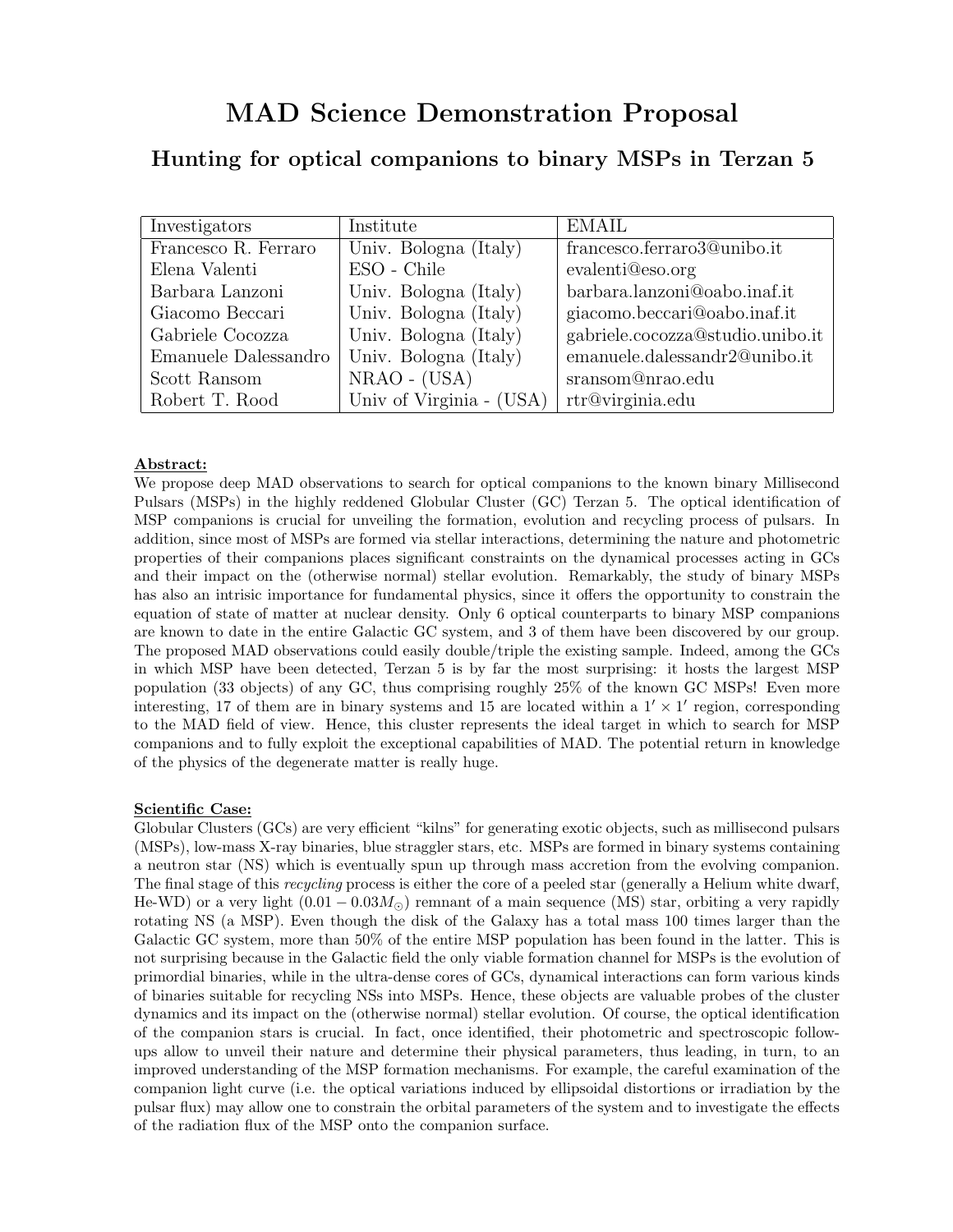Moreover, the possibility to derive the mass ratio of the system from the velocity curve of the companion leads to a direct estimate of the pulsar mass and, in turn, allows to constrain the predictions of the maximum NS mass by different equations of state: hence, binary MSPs also represent a real laboratory for fundamental physics. In this framework, we initiated a long-term program devoted to the systematic search for optical counterparts to MSP companions in GCs. This project has produced a number of discoveries. In particular, of the six optical counterparts to MSPs which have been firmly identified to date in five GCs, three have been discovered by our group and they all turned out to be quite suprising objects: (1) In NGC 6397 the optical companion (COM6397A) to the MSP NGC6397A is not a He-WD (as expected by the canonical recycling scenario), but a tidally deformed star (Ferraro et al. 2001, ApJ, 561, L93). (2) In the outskirts of NGC 6752 we have identified the companion star (a He-WD; Ferraro et al. 2003, ApJ, 596, L211) to PSR J1911-5958A, the most off–center pulsar ever found in any GC. Colpi et al. (2003, ApJ, 599, 1260) suggested that this object might have been ejected from the core of the cluster by an interaction with a binary black hole. (3) A relatively bright star has been found nearly coincident with the nominal position of the eclipsing MSP PSR J1701−3006B in the GC NGC 6266 (Cocozza et al. 2008, ApJ, 679, L105). This objects is photometrically similar to COM6397A, though its radius seems to exceed the Roche Lobe for the system.

Given the diversity of the known companions, enlarging the sample of these exotic objects is an obvious priority. Particularly interesting are the following classes of systems:

• Eclipsing MSPs with relatively massive companions  $(M_c = 0.1 - 0.4 M_{\odot})$  - This growing class of objects is peculiar to GCs. King et al. (2003, MNRAS, 345, 678) suggested that most of the current companions to eclipsing pulsars in GCs would be the swollen descendants of MS-TO stars which replaced the original WD companion of the pulsar in an exchange interaction in the cluster core. In particular, Burderi et al. (2002, ApJ, 574, 325) suggested that the anomalous position in the Color Magnitude Diagram (CMD) of COM6397A is consistent with the evolution of an evolved Sub Giant Branch star orbiting the NS and losing mass. This stage should be relatively short, as the MSP companion evolves to become a He-WD. Thus, the identification of optical counterparts along a similar evolutionary path would significantly improve our knowledge of the pre He-WD evolution of MSP companions. Moreover, the frequency of such systems vs He-WD MSP binaries would set the relative evolutionary time-scale. A number of MSPs with radio properties similar to NGC6397A have been discovered in Terzan 5 (pulsars P, A and ad).

• Supermassive MSPs - The measure of the orbital precession in a few binary eccentric MSPs has led to quite surprising results. If this effect is due to general relativity, the total mass of the system can be derived and the pular mass can be estimated. In a growing number of cases the pulsar mass seems to be larger than  $1.44 M_{\odot}$ , spanning a wide range (at least a factor of two) of values. Two MSPs in Terzan 5 (Ter5I, and Ter5J) show this effect and the estimated pulsar mass is  $1.7 M_{\odot}$ . Such an extra mass is possibly acquired by the NS during the accretion process that transforms the NS into a MSP. Determining the nature of the companions and empirically estimating their masses (through comparison of their position in the CMD with the prediction of stellar evolution models) would further constrain the pulsar mass and give new information on: (i) the equation of state of the degenerate matter; (ii) the amount of mass that a NS needs to accrete in order to become a MSP, and *(iii)* the stability (and formation process) of supermassive NSs.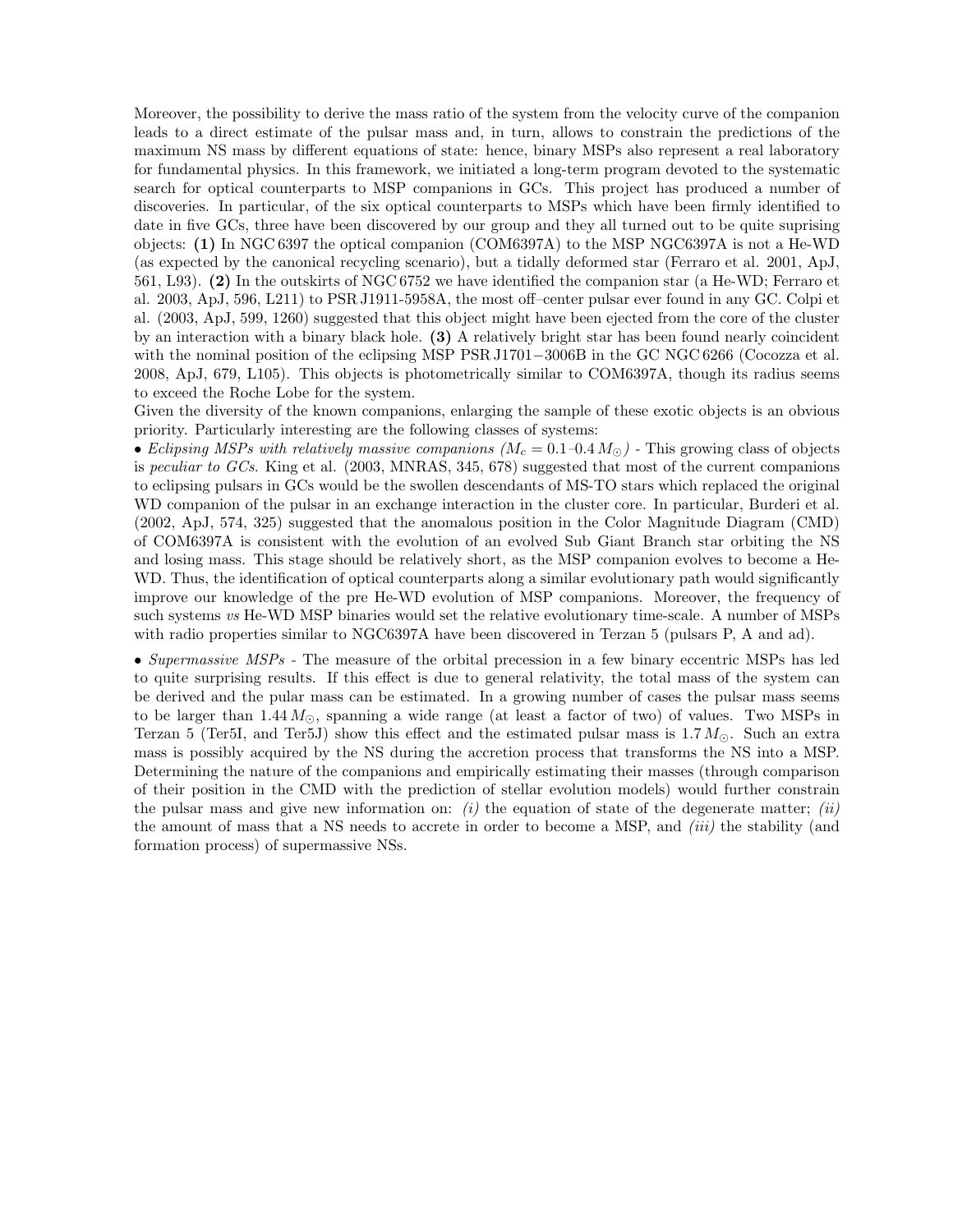#### Targets and integration time

The discussion above clearly demonstrates that the optical identification of the companion stars to binary MSPs is a crucial step for understanding the evolutionary and recycling mechanisms of pulsars, for a deeper insight on the cluster dynamics, as well as for fundamental physics. If these objects are similar to COM6397A, optical modulation at the orbital period is also expected, providing an additional signature for the correct identification of the counterpart.

Here we present a program which exploits the potential of the MAD system to probe the nature of the companion stars to 15 (out of a total of 17) binary MSPs in Terzan 5, the Galactic GC with the largest known number of MSPs. For all the selected targets we have obtained high-precision radio-timing positions: they are all located within the MAD FoV  $(1' \times 1')$  and within the asterism for the AO-correction which has been selected according to the MAD User Manual. Thus, by taking full advantage of the large FoV of MAD and by pushing its performances down to  $J = 24$ , the proposed observations guarantee the optical identification of most of the target MSP companions, by probing the entire extention of the MS down to  $M = 0.1$   $M_{\odot}$  and most of the He-WD cooling sequence extention. Indeed, some targets are very promising: for example, among the MSPs which show eclipses in the radio signal (pulsars A, P, O, ad), Ter5P and Ter5ad show long duration eclipses (∼ 40 − 50% of the period) and several significant orbital frequency derivatives. In both cases this suggests an eclipsing region of several solar radii in size, i.e. a companion which likely is a bloated MS-TO star possibly still filling its Roche Lobe and losing mass, similar to COM6397A (with which they also share a strong X-ray emission). Ter5ad (the fastestspinning NS ever found, with a period of 1.39 ms) is particularly interesting. Since its radius has been recently estimated to be  $\leq 16$  Km (Hessels et al. 2006, Science, 311, 1901), the empirical determination of the pulsar mass would critically constrain the equation of state of matter at nuclear densities and the mass-radius relation for NS, which is still unknown. In addition, the properties of Ter5P would suggest that the pulsar is dumping a lot of energy into the companion star, so that irradiation could increase the companion star's brightness making it a more likely target for optical/IR detection.

Note that MAD is the ideal instrument to carry out this project since:  $i$ ) the target field is very crowded and high spatial resolution is therefore mandatory to avoid confusion;  $ii$ ) Terzan 5 is heavily absorbed  $(A_V \simeq 7.4)$ , so that near-IR observations are needed; *iii*) the MSP companions are faint stars (possibily MS and He-WD), so that very deep photometry  $(J = 24, K = 22)$  is required and diffraction limited observations are essential. Finally, because of the need of accurate and deep photometry over a moderate- -large field, MAD is superior to NACO. The small FoV of NACO would make the observations less efficient. Moreover, MAD data taken during previous science verification runs (see Bono et al. 2008, astroph/0803.2207), clearly show that the use of 3 reference stars for real time correction to the atmospheric turbulence not only provides a wide AO-corrected FoV, but it also allows an easier (with respect to the NAOS-CONICA) and more accurate modeling of the PSF as a function of the star position in the array. The proposed observations should easily double/triple the existing number of known MSP companion stars, thus allowing the first meaningful study of the phenomena driving the formation and evolution of binary MSPs in GCs.

| Target   | RA                                   | DEC                 | Filter |               | Magnitudes Total integration Field |             |
|----------|--------------------------------------|---------------------|--------|---------------|------------------------------------|-------------|
|          |                                      |                     |        |               | $time$ (sec)                       | $(\arcsin)$ |
|          | Terzan 5 17 48 04.068 -24 46 57.22 J |                     |        | $J=15 - 24$   | 11000                              |             |
| Terzan 5 | 17 48 04.068                         | $-24\;46\;57.22\;K$ |        | $K = 13 - 22$ | 11000                              |             |

## Guide stars list and positions

The properties of the three stars chosen as guide stars are listed in the Table below. We are aware that the magnitude of the star named GS3 represents the limit "exceptionally considered" for the AO stars (see User Manual, § 5), but given the difficulty in finding a good bright asterism in V band in such highly reddened environment, we agree on a degradation of the typical correction performance.